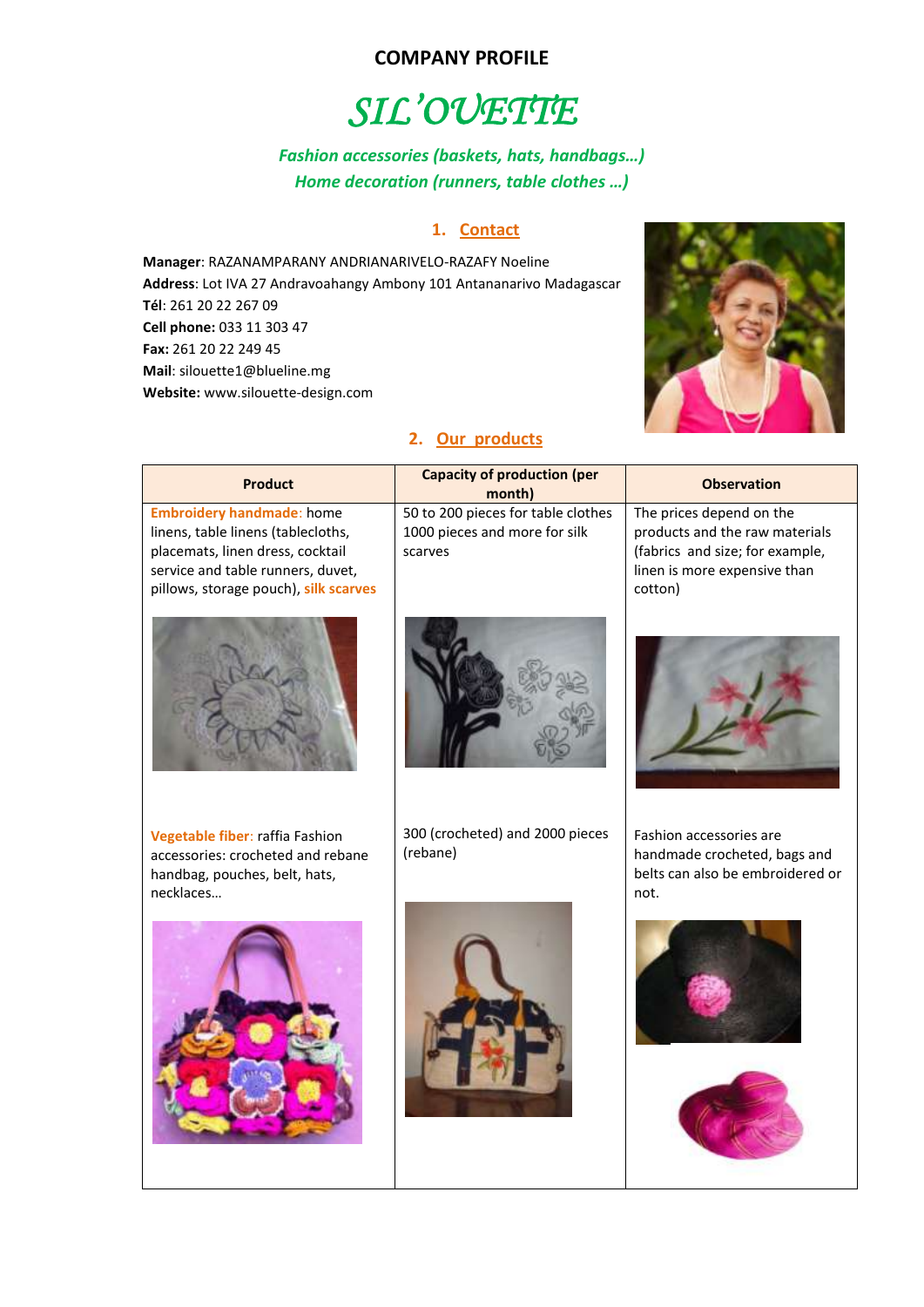**Decorative items:** raffia and vetiver placemat, cotton, straw, sisal and straw placemat in cinnamon, sisal, vetiver, raffia, special cotton of Madagascar, bio, dyed vegetal raffia **Baskets**: the raw material for example the raffia is woven in traditional machine to obtain the product, then the rebane is used for the assembling and finishing





#### 300 to 1000 pieces

Sil'ouette can make your needs with your design and can suggest you new models.



800 to 1500 mixed design basket









We can make different basket with raffia, straw, "Haravola" grass, sisal, banana bark, or decoration with cinnamon, sisal and vetiver, antemoro paper (typically crushed leaves of Madagascar), Vihy (a kind of cactus)… There is a possibility to fill a

container in three months